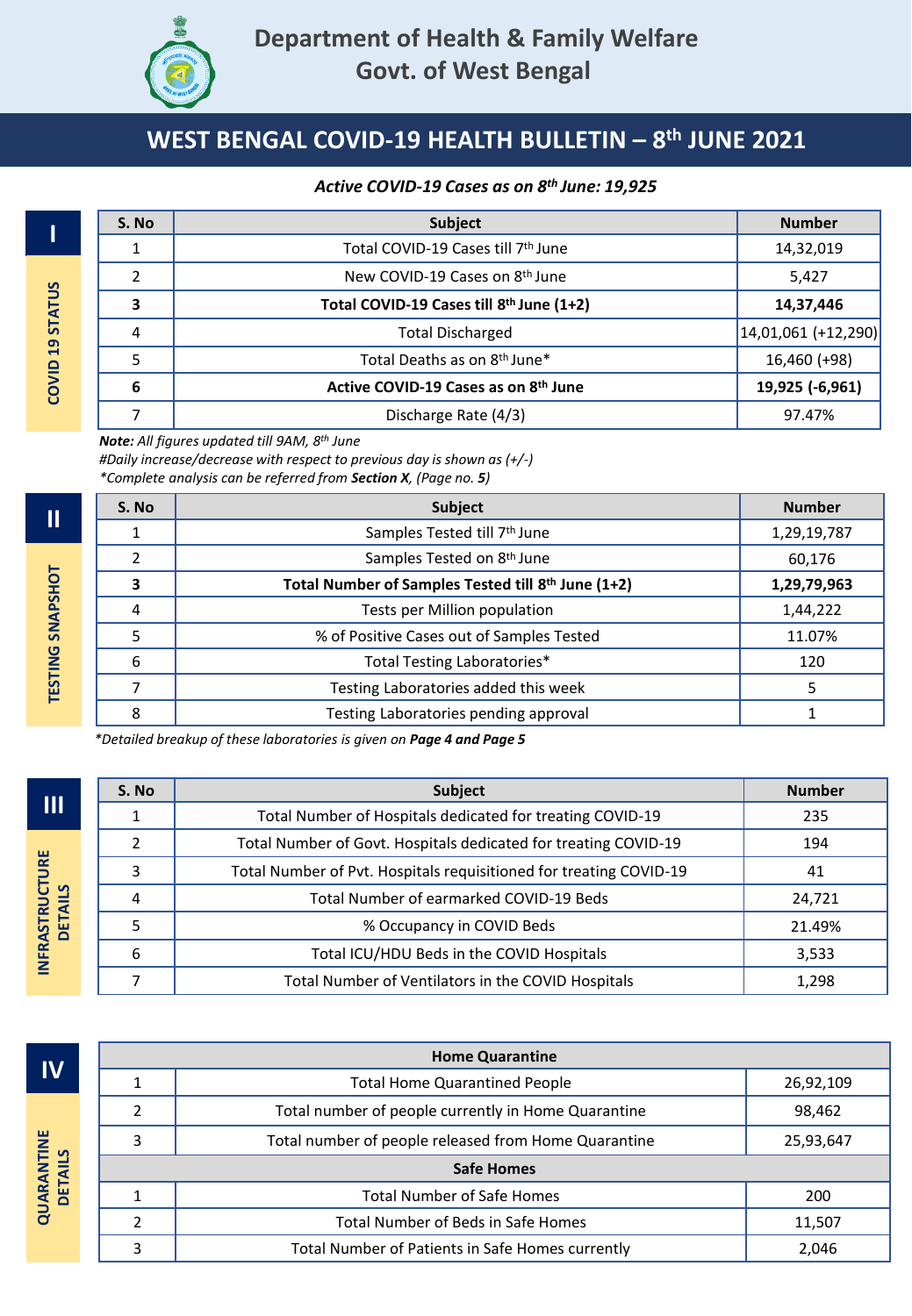

|                         | $\mathbf 1$    | $\overline{2}$        | 3                      | 4                        | 5                   | $6 = 3 - 4 - 5$                     | $\overline{\mathbf{z}}$      |
|-------------------------|----------------|-----------------------|------------------------|--------------------------|---------------------|-------------------------------------|------------------------------|
| $\overline{\mathsf{V}}$ | S. No          | <b>District</b>       | <b>Total Cases</b>     | <b>Total Discharged</b>  | <b>Total Deaths</b> | <b>Total Active</b><br><b>Cases</b> | <b>Last Reported</b><br>Case |
|                         | $\mathbf{1}$   | Alipurduar            | $13,053^{+76}$         | $12,628^{+175}$          | 94                  | $331^{-99}$                         | 7-Jun-21                     |
|                         | $\overline{2}$ | Coochbehar            | 23,240 <sup>+236</sup> | $22,497^{+370}$          | 85                  | 658-134                             | 7-Jun-21                     |
|                         | 3              | Darjeeling            | 46,029+248             | 44,540+569               | $392^{+3}$          | $1,097 - 324$                       | 7-Jun-21                     |
|                         | 4              | Kalimpong             | $5,109^{+27}$          | $4,953^{+81}$            | 37                  | $119^{-54}$                         | 7-Jun-21                     |
|                         | 5              | Jalpaiguri            | 34,434 <sup>+411</sup> | 32,839+672               | $425^{+3}$          | $1,170^{-264}$                      | 7-Jun-21                     |
|                         | 6              | <b>Uttar Dinajpur</b> | $18,174^{+59}$         | $17,691^{+160}$          | $207+5$             | $276^{-106}$                        | 7-Jun-21                     |
|                         | $\overline{7}$ | Dakshin Dinajpur      | $15,899^{+44}$         | $15,547$ <sup>+137</sup> | $154^{+1}$          | $198 - 94$                          | 7-Jun-21                     |
|                         | 8              | Malda                 | $31,976^{+61}$         | $31,567^{+152}$          | 180                 | $229^{-91}$                         | 7-Jun-21                     |
|                         | 9              | Murshidabad           | 32,925+55              | $32,368^{+143}$          | $302^{+3}$          | $255 - 91$                          | 7-Jun-21                     |
| DISTRICT SNAPSHOT#      | 10             | Nadia                 | 64,065+306             | 62,306+715               | $533^{+6}$          | $1,226^{-415}$                      | 7-Jun-21                     |
|                         | 11             | Birbhum               | 39,326+89              | $38,750^{+199}$          | $265^{+4}$          | $311^{-114}$                        | 7-Jun-21                     |
|                         | 12             | Purulia               | $18,802^{+29}$         | $18,583^{+71}$           | 110                 | $109^{-42}$                         | 7-Jun-21                     |
|                         | 13             | <b>Bankura</b>        | 31,078+180             | $30,270^{+344}$          | $237^{+1}$          | $571^{-165}$                        | 7-Jun-21                     |
|                         | 14             | Jhargram              | $9,004+95$             | $8,710^{+157}$           | 23                  | $271^{-62}$                         | 7-Jun-21                     |
|                         | 15             | Paschim Medinipur     | $45,028^{+312}$        | 43,634+578               | $429^{+1}$          | $965 - 267$                         | 7-Jun-21                     |
|                         | 16             | Purba Medinipur       | 52,947 <sup>+452</sup> | $51,341^{+722}$          | $337^{+2}$          | $1,269 - 272$                       | 7-Jun-21                     |
|                         | 17             | Purba Bardhaman       | 37,323+109             | $36,715^{+320}$          | 146                 | $462^{-211}$                        | 7-Jun-21                     |
|                         | 18             | Paschim Bardhaman     | 54,264 + 114           | 53,392+390               | $318^{+4}$          | $554 - 280$                         | 7-Jun-21                     |
|                         | 19             | Howrah                | 89,153+302             | $86,365^{+778}$          | $1,395+3$           | $1,393 - 479$                       | 7-Jun-21                     |
|                         | 20             | Hooghly               | $76,165+244$           | 74,336+720               | 785+5               | $1,044^{-481}$                      | 7-Jun-21                     |
|                         | 21             | North 24 Parganas     | $3,06,910^{+1,109}$    | 2,98,699+2,598           | $4,173^{+27}$       | $4,038^{-1,516}$                    | 7-Jun-21                     |
|                         | 22             | South 24 Parganas     | 90,504+341             | 87,995+893               | $1,164^{+9}$        | $1,345 - 561$                       | 7-Jun-21                     |
|                         | 23             | Kolkata               | $3,01,972^{+528}$      | $2,95,272^{+1,346}$      | $4,666^{+21}$       | $2,034 - 839$                       | 7-Jun-21                     |
|                         | 24             | Other State           | 66                     | 63                       | 3                   | $\pmb{0}$                           | 6-Jun-20                     |
|                         |                | <b>TOTAL</b>          | $14,37,446^{+5,427}$   | $14,01,061^{+12,290}$    | $16,460^{+98}$      | 19,925-6,961                        |                              |

*#District Wise data is subject to verification and may change #Daily increase/decrease with respect to previous day is in superscript as* **+**/**-** *(Eg: +4)*



*th March 2020 to 8 th June 2021*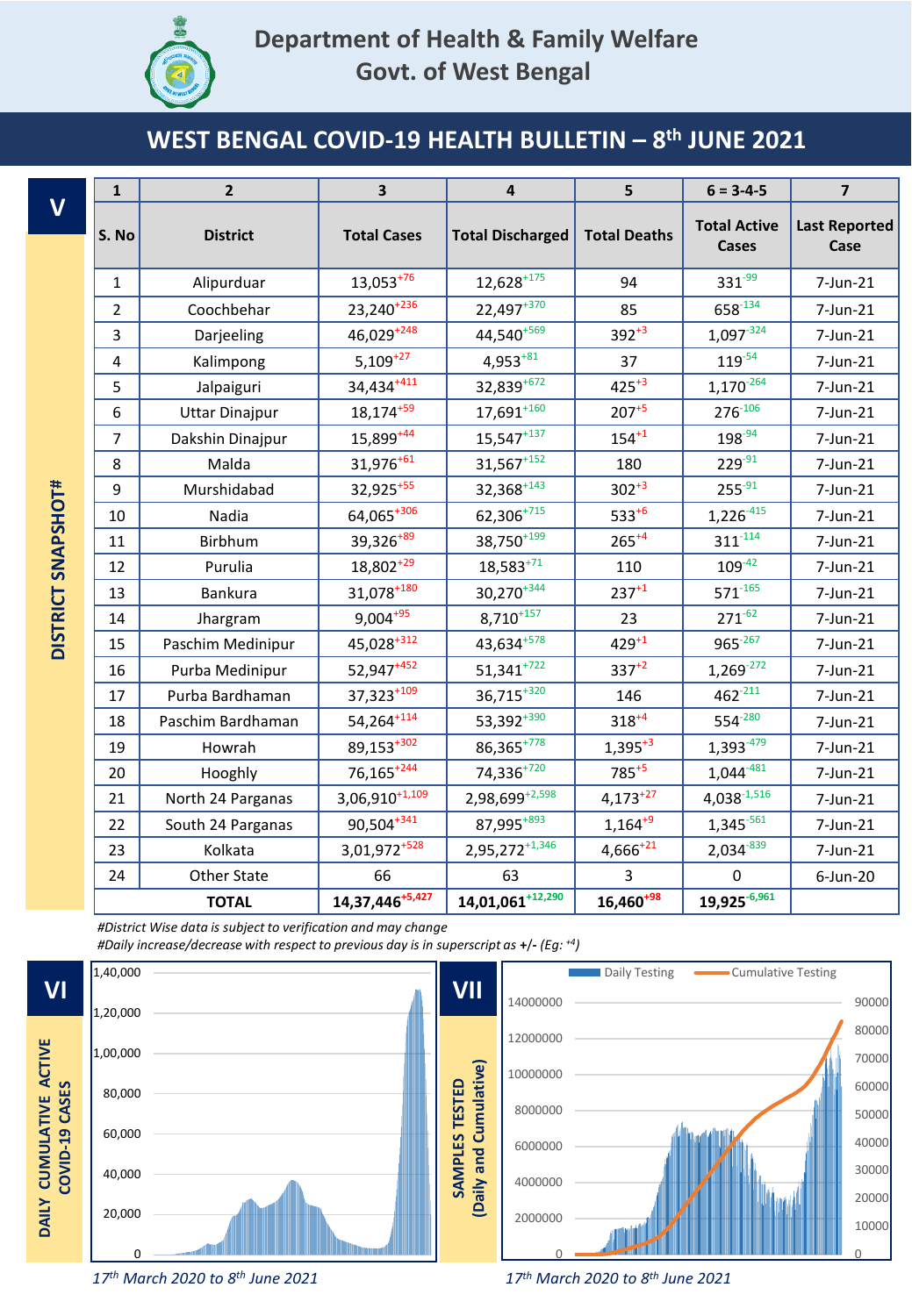

# **Department of Health & Family Welfare Govt. of West Bengal**

#### **WEST BENGAL COVID-19 HEALTH BULLETIN – 8 th JUNE 2021**

|                                         | S. No.   | <b>PPE</b><br><b>Unit Name</b>           |                    | <b>Regular Masks</b> |                      |                         |                    |                    |
|-----------------------------------------|----------|------------------------------------------|--------------------|----------------------|----------------------|-------------------------|--------------------|--------------------|
| <b>VIII</b>                             |          |                                          |                    | <b>N95/FFP2</b>      | Reusable             | <b>Disposable</b>       | <b>Gloves</b>      | Sanitizer          |
|                                         |          |                                          |                    |                      | <b>Mask</b>          | <b>Mask</b>             |                    | (ln Itr.)          |
|                                         | 1        | Alipurduar                               | 17,800             | 26,250               | 13,400               | 1,00,900                | 89,475             | 5,092              |
|                                         | 2        | Bankura                                  | 46,717             | 57,116               | 31,400               | 66,550                  | 1,57,900           | 9,061              |
|                                         | 3        | Birbhum                                  | 36,150             | 28,300               | 32,400               | 96,050                  | 49,700             | 6,910              |
|                                         | 4        | <b>Bishnupur HD</b>                      | 15,350             | 38,449               | 55,602               | 32,468                  | 1,66,536           | 4,000              |
|                                         | 5        | Coochbehar                               | 33,600             | 29,450               | 29,200               | 1,36,375                | 89,109             | 6,449              |
|                                         | 6        | Dakshin Dinajpur                         | 20,400             | 19,650               | 21,500               | 1,21,600                | 1,08,700           | 5,280              |
|                                         | 7        | Darjeeling                               | 90,411             | 95,347               | 22,900               | 3,44,239                | 2,54,975           | 3,656              |
|                                         | 8        | Diamond Harbour HD                       | 52,726             | 56,013               | 33,267               | 1,85,720                | 1,92,465           | 9,750              |
|                                         | 9        | Hooghly                                  | 82,150             | 69,983               | 59,497               | 3,95,100                | 46,782             | 18,211             |
|                                         | 10       | Howrah                                   | 1,25,265           | 91,432               | 66,580               | 4,10,165                | 27,842             | 11,339             |
|                                         | $11\,$   | Jalpaiguri                               | 34,800             | 41,754               | 45,550               | 1,51,038                | 2,80,550           | 8,318              |
|                                         | 12       | Jhargram                                 | 19,715             | 16,520               | 24,890               | 69,100                  | 1,32,000           | 5,468              |
|                                         | 13       | Kalimpong                                | 21,150             | 23,245               | 19,800               | 1,31,992                | 1,62,649           | 4,884              |
|                                         | 14       | Malda                                    | 26,100             | 23,200               | 26,000               | 87,100                  | 97,700             | 7,151              |
|                                         | 15       | Murshidabad                              | 36,594             | 62,202               | 56,900               | 7,89,737                | 1,15,350           | 5,867              |
|                                         | 16       | Nadia                                    | 72,470             | 55,389               | 37,100               | 1,49,050                | 1,84,300           | 11,481             |
|                                         | 17       | North 24 Parganas                        | 1,12,000           | 1,02,594             | 44,140               | 9,36,465                | 3,00,000           | 11,675             |
|                                         | 18       | <b>Basirhat HD</b>                       | 44,320             | 59,020               | 35,636               | 1,74,000                | 2,61,150           | 7,094              |
|                                         | 19       | Paschim Bardhaman                        | 37,850             | 35,100               | 17,780               | 1,21,000                | 1,21,900           | 2,257              |
|                                         | 20       | Paschim Medinipur                        | 42,226             | 61,566               | 49,858               | 2,68,357                | 1,72,335           | 7,885              |
|                                         | 21       | Purba Bardhaman                          | 65,800             | 60,100               | 27,100               | 1,36,550                | 1,58,800           | 11,064             |
| UNIT WISE EQUIPMENT SUPPLY (CUMULATIVE) | 22       | Purba Medinipur                          | 54,550             | 52,030               | 33,220               | 4,24,050                | 74,532             | 20,481             |
|                                         | 23       | Nandigram HD                             | 18,750             | 38,026               | 30,640               | 1,21,050                | 1,01,000           | 8,244              |
|                                         | 24       | Purulia                                  | 50,450             | 36,245               | 52,700               | 1,48,550                | 1,21,700           | 7,421              |
|                                         | 25       | Rampurhat HD                             | 24,150             | 29,000               | 30,300               | 62,050                  | 76,650             | 5,637              |
|                                         | 26       | South 24 Parganas                        | 57,450             | 41,498               | 88,488               | 3,32,050                | 1,41,395           | 7,084              |
|                                         | 27       | <b>Uttar Dinajpur</b>                    | 35,750             | 43,550               | 68,314               | 2,01,900                | 3,18,500           | 9,246              |
|                                         | 28       | Bankura S MC&H                           | 21,415             | 55,773               | 10,200               | 1,99,384                | 2,94,296           | 7,428              |
|                                         | 29       | Coochbehar MC&H                          | 13,800             | 14,900               | 14,600               | 58,700                  | 2,71,000           | 3,442              |
|                                         | 30       | NB MC&H                                  | 40,350             | 1,03,500             | 20,000               | 2,24,200                | 2,46,500           | 8,390              |
|                                         | 31       | Diamond Harbour MC&H                     | 14,089             | 32,255               | 10,100               | 1,47,750                | 1,83,050           | 5,503              |
|                                         | 32       | Malda MC&H                               | 18,800             | 86,900               | 13,100               | 1,88,500                | 2,58,500           | 7,708              |
|                                         | 33       | Murshidabad MC&H                         | 31,848             | 96,364               | 16,601               | 1,80,950                | 72,600             | 8,390              |
|                                         | 34       | Bardhaman MC&H                           | 23,900             | 35,377               | 17,500               | 1,21,281                | 3,32,000           | 6,329              |
|                                         | 35       | Medinipur MC&H                           | 56,400             | 89,015               | 38,595               | 63,350                  | 2,12,595           | 5,345              |
|                                         | 36       | Purulia MC&H                             | 13,300             | 24,108               | 51,600               | 49,300                  | 1,66,548           | 12,715             |
|                                         | 37       | Rampurhat MC&H                           | 21,400             | 40,232               | 17,600               | 40,000                  | 88,500             | 10,048             |
|                                         | 38       | Raiganj MC&H                             | 14,100             | 13,059               | 13,100               | 56,500                  | 87,000             | 2,246              |
|                                         | 39<br>40 | <b>JNM MC&amp;H</b>                      | 93,600             | 1,47,600             | 24,000               | 1,87,000                | 2,90,500           | 4,000              |
|                                         |          | Sagar Dutta MC&H                         | 93,600             | 1,47,600             | 17,600               | 1,87,000                | 2,90,500           | 4,000              |
|                                         | 41       | ID & BG Hospital                         | 57,000             | 81,500               | 29,000               | 1,01,100                | 1,49,000           | 4,950              |
|                                         | 42       | RG Kar MCH                               | 40,850             | 76,822               | 15,800               | 3,01,050                | 80,728             | 8,664              |
|                                         | 43<br>44 | NRS MCH<br><b>IPGMER &amp; SSKMH</b>     | 69,922             | 1,23,519             | 32,729               | 2,15,550                | 2,93,700           | 7,276              |
|                                         | 45       |                                          | 98,900             | 1,33,800             | 68,500               | 47,049                  | 4,99,500           | 18,167             |
|                                         | 46       | Medical College, Kolkata<br><b>CNMCH</b> | 1,87,142<br>52,350 | 1,92,649<br>55,500   | 22,577               | 53,528                  | 43,500<br>2,69,700 | 10,732<br>3,672    |
|                                         | 47       | <b>Other Govt Dept/Institutions</b>      | 6,13,937           | 8,96,504             | 23,150               | 1,33,500<br>13,16,040   |                    |                    |
|                                         | 48       | Stock in hand-In Transit                 | 2,36,865           | 19,15,034            | 4,22,532<br>5,14,313 | 12,65,270               | 17,29,678          | 1,14,209           |
|                                         |          | <b>TOTAL</b>                             | 30,88,262          | 56,55,040            | 24,47,359            | 1,13,30,208 1,11,33,210 | 12,69,820          | 70,569<br>5,44,789 |
|                                         |          |                                          |                    |                      |                      |                         |                    |                    |

*\*In addition to State supply, local procurement is also done.*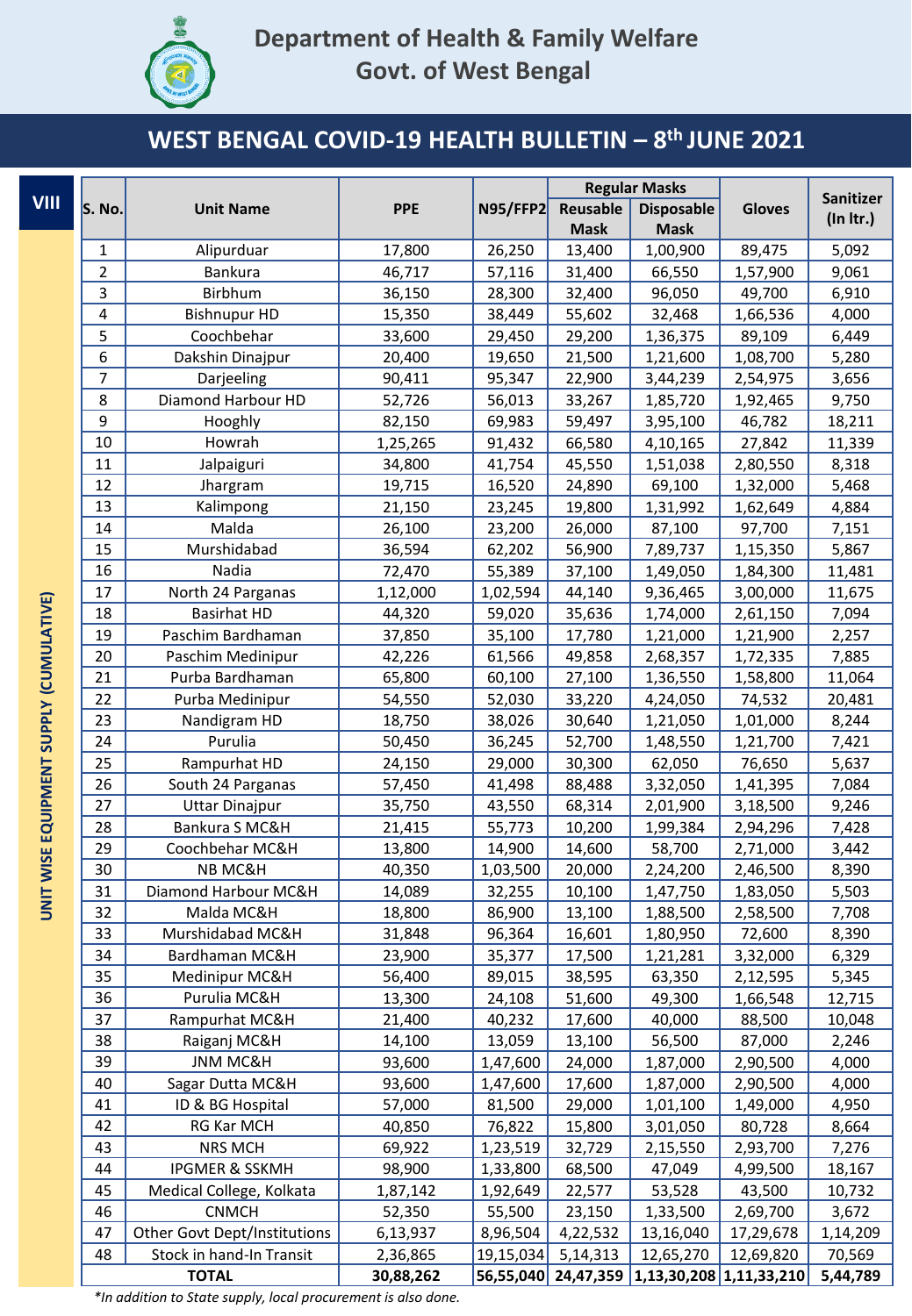

| IX                      | <b>S. No.</b>  | <b>Name of Testing Lab</b>                                 | <b>Samples Tested</b> | <b>Method of Testing</b> | <b>Functional WEF</b>  |
|-------------------------|----------------|------------------------------------------------------------|-----------------------|--------------------------|------------------------|
|                         | 1              | <b>NICED</b>                                               | 2,71,776              | RT-PCR                   | Since Beginning        |
|                         | $\overline{2}$ | <b>SSKM</b>                                                | 3,74,544              | RT-PCR                   | 17-Mar-20              |
|                         | 3              | Medinipur MCH                                              | 2,11,308              | RT-PCR                   | 24-Mar-20              |
|                         | 4              | North Bengal MCH                                           | 4,52,918              | RT-PCR                   | 29-Mar-20              |
|                         | 5              | School of Tropical Medicine                                | 2,82,730              | RT-PCR                   | $01$ -Apr-20           |
|                         | 6              | Apollo Hospital                                            | 74,313                | RT-PCR                   | 06-Apr-20              |
|                         | $\overline{7}$ | <b>Tata Medical Centre</b>                                 | 25,814                | RT-PCR                   | 06-Apr-20              |
|                         | 8              | Malda MCH                                                  | 3,24,946              | RT-PCR                   | 08-Apr-20              |
|                         | 9              | Dr. Lal Pathlab                                            | 4,20,345              | RT-PCR                   | 17-Apr-20              |
|                         | 10             | <b>Command Hospital</b>                                    | 43,263                | RT-PCR                   | 17-Apr-20              |
|                         | 11             | <b>CNCI</b>                                                | 32,393                | RT-PCR                   | 22-Apr-20              |
|                         | 12             | RG Kar MCH                                                 | 3,20,297              | RT-PCR                   | 24-Apr-20              |
|                         | 13             | SURAKSHA                                                   | 2,41,153              | RT-PCR                   | 24-Apr-20              |
|                         | 14             | Murshidabad MCH                                            | 2,49,682              | RT-PCR                   | 26-Apr-20              |
|                         | 15             | Peerless                                                   | 87,270                | RT-PCR                   | 30-Apr-20              |
|                         | 16             | <b>Burdwan MCH</b>                                         | 2,44,263              | RT-PCR                   | 06-May-20              |
|                         | 17             | MCH Kolkata                                                | 1,34,165              | RT-PCR                   | 08-May-20              |
|                         | 18             | <b>NRS MCH</b>                                             | 1,73,978              | RT-PCR                   | 12-May-20              |
|                         | 19             | Sanaka Hospitals                                           | 1,37,638              | RT-PCR                   | 12-May-20              |
|                         | 20             | Medica Hospital                                            | 1,55,907              | RT-PCR                   | 15-May-20              |
|                         | 21             | Bankura MCH                                                | 2,24,883              | RT-PCR                   | 22-May-20              |
|                         | 22             | Suri DH                                                    | 1,63,248              | RT-PCR                   | 22-May-20              |
|                         | 23             | Coochbehar GMCH                                            | 2,28,368              | RT-PCR                   | 06-Jun-20              |
|                         | 24             | COMJNM Kalyani                                             | 2,20,149              | RT-PCR                   | 10-Jun-20              |
|                         | 25             | Desun Hospital                                             | 10,078                | RT-PCR                   | 17-Jun-20              |
|                         | 26             | RN Tagore Hospital                                         | 54,287                | RT-PCR                   | 24-Jun-20              |
| DETAILS OF TESTING LABS | 27             | Raigunj MCH                                                | 1,08,269              | RT-PCR                   | 26-Jun-20              |
|                         | 28             | Jagannath Gupta Institute of Medical Sciences              | 8,135                 | RT-PCR                   | 06-Jul-20              |
|                         | 29             | ESI-Postgraduate Institute of Medical Science and Research | 16,418                | RT-PCR                   | 16-Jul-20              |
|                         | 30<br>31       | Remedy Lifecare, Kolkata<br><b>AMRI Dhakuria</b>           | 18,016                | RT-PCR<br>RT-PCR         | 21-Jul-20              |
|                         | 32             | Rampurhat MCH                                              | 69,211<br>1,22,626    | RT-PCR                   | 19-May-20<br>19-May-20 |
|                         | 33             | <b>CNMCH</b>                                               | 1,04,046              | RT-PCR                   | 20-May-20              |
|                         | 34             | DH GMCH                                                    | 2,17,552              | RT-PCR                   | 20-May-20              |
|                         | 35             | COMSDH                                                     | 80,949                | RT-PCR                   | 27-May-20              |
|                         | 36             | Purulia Govt. MCH                                          | 1,31,529              | RT-PCR                   | 03-Jun-20              |
|                         | 37             | SRL Lab                                                    | 2,61,900              | RT-PCR                   | 18-Jun-20              |
|                         | 38             | Probe diagnostics                                          | 66,221                | RT-PCR                   | 14-Aug-20              |
|                         | 39             | <b>Pulse Diagnostics</b>                                   | 94,238                | RT-PCR                   | 12-Sep-20              |
|                         | 40             | RB Diagnostic Kolkata                                      | 1,13,515              | RT-PCR                   | 20-Sep-20              |
|                         | 41             | Purba Medinipur DH                                         | 55,183                | RT-PCR                   | 24-Sep-20              |
|                         | 42             | B.P. Poddar Hospital & Medical Research Ltd                | 3,570                 | RT-PCR                   | 27-Oct-20              |
|                         | 43             | Swastik Clinic & Seva Sadan Pvt. Ltd., Birbhum             | 1,080                 | RT-PCR                   | 27-Oct-20              |
|                         | 44             | Repromed Diagnostic Ltd                                    | 31,195                | RT-PCR                   | 24-Sep-20              |
|                         | 45             | Gouri Devi Institute of Medical Sciences and Hospital      | 5,783                 | RT-PCR                   | 07-Nov-20              |
|                         | 46             | IQ City Medical College Durgapur                           | 14,992                | RT-PCR                   | 04-Dec-20              |
|                         | 47             | Imambara DH, Hooghly                                       | 47,716                | RT-PCR                   | 15-Dec-20              |
|                         | 48             | Saroj Gupta Cancer Center & Research Institute             | 5,368                 | RT-PCR                   | 23-Dec-20              |
|                         | 49             | Lasco Medicare Pvt. Ltd. Howrah                            | 12,788                | RT-PCR                   | 05-Jan-21              |
|                         | 50             | Icare Institute of Medical Sciences and Research           | 4,404                 | RT-PCR                   | 25-Jan-21              |
|                         | 51             | Sanjiban Hospital, Howrah                                  | 6,931                 | RT-PCR                   | 23-Feb-21              |
|                         | 52             | <b>GCC DNA Diagnostic Lab</b>                              | 2,831                 | RT-PCR                   | 22-Apr-21              |
|                         | 53             | Quadra Medical Services                                    | 1,183                 | RT-PCR                   | 01-May-21              |
|                         | 54             | Hindlabs, Kolkata                                          | 3,822                 | RT-PCR                   | 15-May-21              |
|                         | 55             | Pathkind Lab, Kolkata                                      | 1,260                 | RT-PCR                   | 25-May-21              |
|                         | 56             | <b>KPC Medical College</b>                                 | 92                    | RT-PCR                   | 1-Jun-21               |
|                         | 57             | Krishna Medica Lab, Kolkata                                | 557                   | RT-PCR                   | 2-Jun-21               |
|                         | 58             | Institute of Neurosciences, Kolkata                        | 44                    | RT-PCR                   | 4-Jun-21               |
|                         | 59             | Life Cell International, Kolkata                           | 140                   | RT-PCR                   | 4-Jun-21               |
|                         | 60             | <b>B</b> M Birla Hospital                                  | 3                     | RT-LAMP                  | 7-Jun-21               |
|                         | 61             | <b>AMRI Salt Lake</b>                                      | 21,512                | CBNAAT                   | 01-May-20              |

*Note: Average tests per CBNAAT and TRUENAT machines are 32 per day and 16 per day respectively*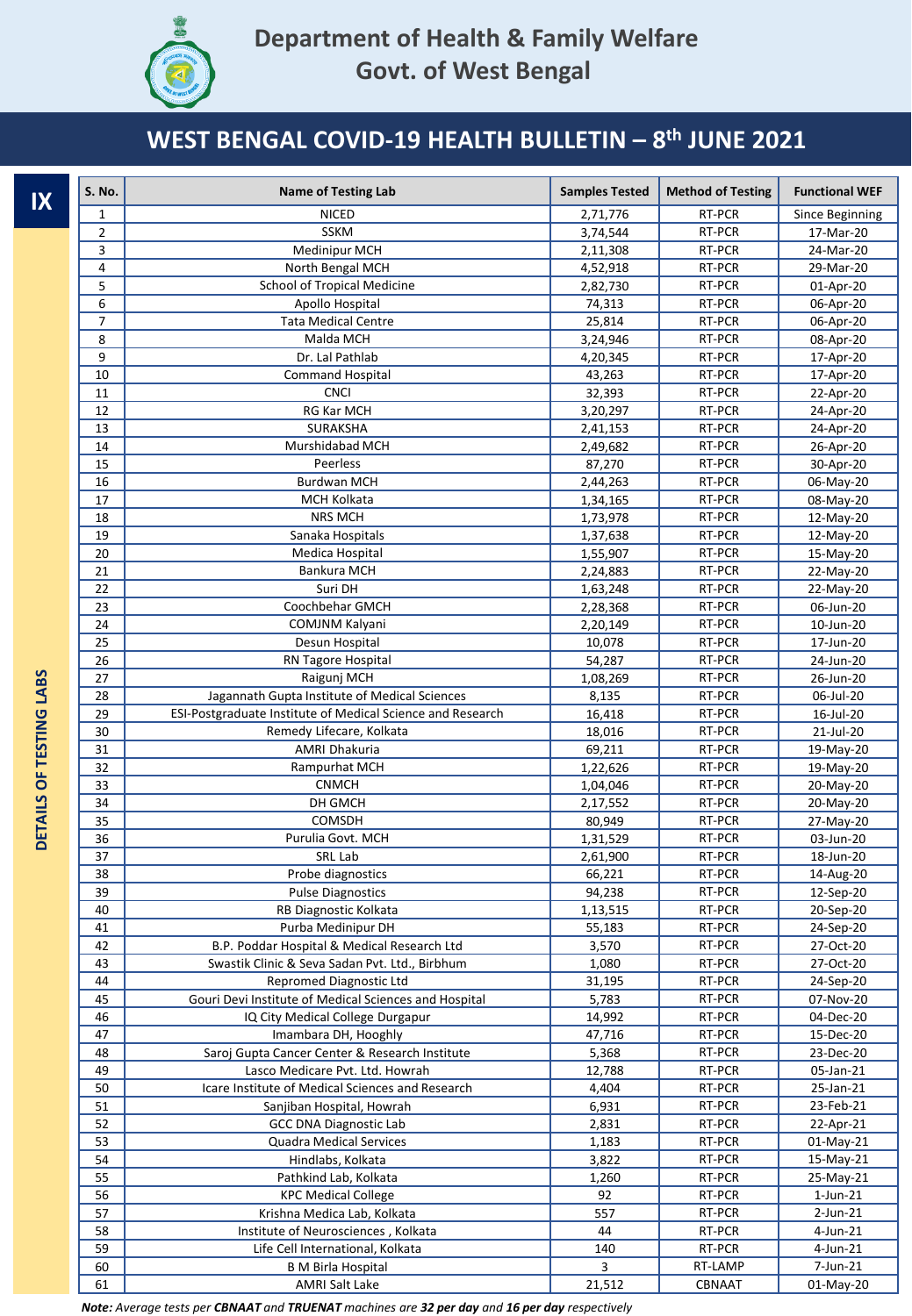

| IX                      | S. No.     | <b>Name of Testing Lab</b>                                                | <b>Samples Tested</b> | <b>Method of Testing</b>         | <b>Functional WEF</b>    |
|-------------------------|------------|---------------------------------------------------------------------------|-----------------------|----------------------------------|--------------------------|
|                         | 62         | <b>CMRI</b>                                                               | 21,237                | CBNAAT                           | 13-May-20                |
|                         | 63         | Asansol DH                                                                | 15,299                | <b>TRUENAT</b>                   | 19-May-20                |
|                         | 64         | Jhargram DH                                                               | 2,675                 | <b>TRUENAT</b>                   | 19-May-20                |
|                         | 65         | Falakata SSH                                                              | 3,871                 | <b>TRUENAT</b>                   | 20-May-20                |
|                         | 66         | <b>Balurghat DH</b>                                                       | 3,558                 | <b>TRUENAT</b>                   | 22-May-20                |
|                         | 67         | Serampore DH                                                              | 1,213                 | <b>TRUENAT</b>                   | 25-May-20                |
|                         | 68         | Uluberia SSH                                                              | 1,934                 | <b>TRUENAT</b>                   | 27-May-20                |
|                         | 69         | Jangipur SDH<br>Egra SDH                                                  | 1,685                 | TRUENAT                          | 27-May-20                |
|                         | 70<br>71   | <b>MR Bangur Hospital</b>                                                 | 813<br>415            | <b>TRUENAT</b><br><b>TRUENAT</b> | 27-May-20                |
|                         | 72         | Chanchal SDH                                                              | 559                   | TRUENAT                          | 28-May-20<br>28-May-20   |
|                         | 73         | Biswa Bangla Krirangan COVID Hospital                                     | 1,21,521              | <b>TRUENAT</b>                   | 31-May-20                |
|                         | 74         | Woodlands                                                                 | 12,406                | CBNAAT                           | 11-Jun-20                |
|                         | 75         | Alipurduar DH                                                             | 1,544                 | <b>TRUENAT</b>                   | 16-Jun-20                |
|                         | 76         | <b>Basirhat DH</b>                                                        | 504                   | <b>TRUENAT</b>                   | 19-Jun-20                |
|                         | 77         | Anandaloke Sonoscan, Siliguri                                             | 13,925                | <b>TRUENAT</b>                   | 27-Jun-20                |
|                         | 78         | Gangarampur SDH                                                           | 1,311                 | CBNAAT                           | 16-Jul-20                |
|                         | 79         | Contai SDH                                                                | 1,891                 | <b>TRUENAT</b>                   | 20-Jul-20                |
|                         | 80         | ILS hospital                                                              | 2,904                 | <b>TRUENAT</b>                   | 25-Jul-20                |
|                         | 81         | Uttar Latabari DH                                                         | 190                   | <b>TRUENAT</b>                   | 04-Aug-20                |
|                         | 82         | Nandigram SSH/DH                                                          | 793                   | <b>TRUENAT</b>                   | 04-Aug-20                |
|                         | 83         | Panskura Hospital                                                         | 436                   | <b>TRUENAT</b>                   | 06-Aug-20                |
|                         | 84         | Chittaranjan Seva Sadan Hospital                                          | 1,736                 | <b>TRUENAT</b>                   | 10-Aug-20                |
|                         | 85         | Dr. PK Saha Hospital, Coochbihar                                          | 5,958                 | <b>TRUENAT</b>                   | 11-Aug-20                |
|                         | 86         | Salt Lake SDH                                                             | 847                   | <b>TRUENAT</b>                   | 13-Aug-20                |
|                         | 87         | <b>Charnock Hospital</b>                                                  | 7,947                 | <b>TRUENAT</b>                   | 14-Aug-20                |
|                         | 88         | Gabberia SGH                                                              | 434                   | <b>TRUENAT</b>                   | 15-Aug-20                |
|                         | 89         | Spandan Disgnostic Center                                                 | 13,010                | <b>TRUENAT</b>                   | 16-Aug-20                |
|                         | 90         | Kakdwip SSH                                                               | 277                   | <b>TRUENAT</b>                   | 17-Aug-20                |
|                         | 91         | Mal SSH                                                                   | 198                   | <b>TRUENAT</b>                   | 18-Aug-20                |
| DETAILS OF TESTING LABS | 92         | Howrah DH                                                                 | 184                   | <b>TRUENAT</b>                   | 21-Aug-20                |
|                         | 93         | Sagardighi SSH                                                            | 574                   | <b>TRUENAT</b>                   | 02-Sep-20                |
|                         | 94<br>95   | Domkal SSH<br>Udaynarayanpur SGH Howrah                                   | 164<br>53             | <b>TRUENAT</b><br><b>TRUENAT</b> | 06-Sep-20<br>07-Sep-20   |
|                         | 96         | GD Hospital & Diabetes Institute, Howrah                                  | 2,385                 | CBNAAT                           | 08-Sep-20                |
|                         | 97         | Nightingale Diagnostic & Medicare Centre                                  | 8,350                 | <b>TRUENAT</b>                   | 12-Sep-20                |
|                         | 98         | Bhagirathi Neotia Woman * Child Care Centre                               | 954                   | CBNAAT                           | 16-Sep-20                |
|                         | 99         | Krishnanagar DTC                                                          | 171                   | <b>TRUENAT</b>                   | 29-Sep-20                |
|                         | 100        | Mission Hospital, Durgapur                                                | 16,306                | TRUENAT                          | 29-Sep-20                |
|                         | 101        | Medinova, Kolkata                                                         | 4,793                 | <b>TRUENAT</b>                   | 01-Oct-20                |
|                         | 102        | MSS Bansal Medical, Kolkata                                               | 13,367                | <b>TRUENAT</b>                   | 02-Oct-20                |
|                         | 103        | TLJ, SGH, Howrah                                                          | 321                   | <b>TRUENAT</b>                   | 02-Oct-20                |
|                         | 104        | Narayan Memorial Hospital, Kolkata                                        | 758                   | TRUENAT                          | 02-Oct-20                |
|                         | 105        | Kalimpong DH                                                              | 398                   | <b>TRUENAT</b>                   | 06-Oct-20                |
|                         | 106        | Mirik BPHC, Darjeeling                                                    | 136                   | TRUENAT                          | 09-Oct-20                |
|                         | 107        | Barjore SSH, Bankura                                                      | 388                   | TRUENAT                          | 11-Oct-20                |
|                         | 108        | Darjeeling DH                                                             | 365                   | TRUENAT                          | 11-Oct-20                |
|                         | 109        | Metropolis Kolkata                                                        | 69,397                | TRUENAT                          | 14-Oct-20                |
|                         | 110        | Laboratory Services, Healthworld Hospitals, Durgapur                      | 5,766                 | TRUENAT                          | 04-Dec-20                |
|                         | 111        | Neotia Getwel Healthcare Centre, Siliguri                                 | 1,435                 | CBNAAT                           | 09-Jan-21                |
|                         | 112        | Arogya Niketan Nursing Home                                               | 2,467                 | TRUENAT                          | 16-Jan-21                |
|                         | 113        | Ruby General Hospital                                                     | 2,048                 | CBNAAT                           | 20-Jan-21                |
|                         | 114        | <b>Cliniperfect Polyclinic and Diagnostics</b>                            | 1,122                 | TRUENAT                          | 23-Feb-21                |
|                         | 115        | 10 Air Force Hospital, Hasimara                                           | 885                   | TRUENAT                          | 23-Apr-21                |
|                         | 116        | 4 Air Force Hospital, Midnapore                                           | 1,100                 | <b>TRUENAT</b><br>TRUENAT        | 23-Apr-21                |
|                         | 117<br>118 | 164 Military Hospital, Binnaguri<br>Central Hospital, SE Railway, Kolkata | 1,327<br>714          | CBNAAT                           | 23-Apr-21<br>23-Apr-21   |
|                         | 119        | Zenith super speciality hospital                                          | 1,478                 | TRUENAT                          | 23-Apr-21                |
|                         | 120        | Alipurduar Railway Hospital                                               | 2,334                 | TRUENAT                          | 23-Apr-21                |
|                         | 121        | Antigen Test done within the State                                        | 53,81,539             |                                  |                          |
|                         | 122        | Samples Tested in Labs Outside the State                                  | 4,24,798              | RT-PCR                           | $\overline{\phantom{a}}$ |
|                         |            | <b>TOTAL</b>                                                              | 1,29,79,963           |                                  |                          |

*Note: Average tests per CBNAAT and TRUENAT machines are 32 per day and 16 per day respectively*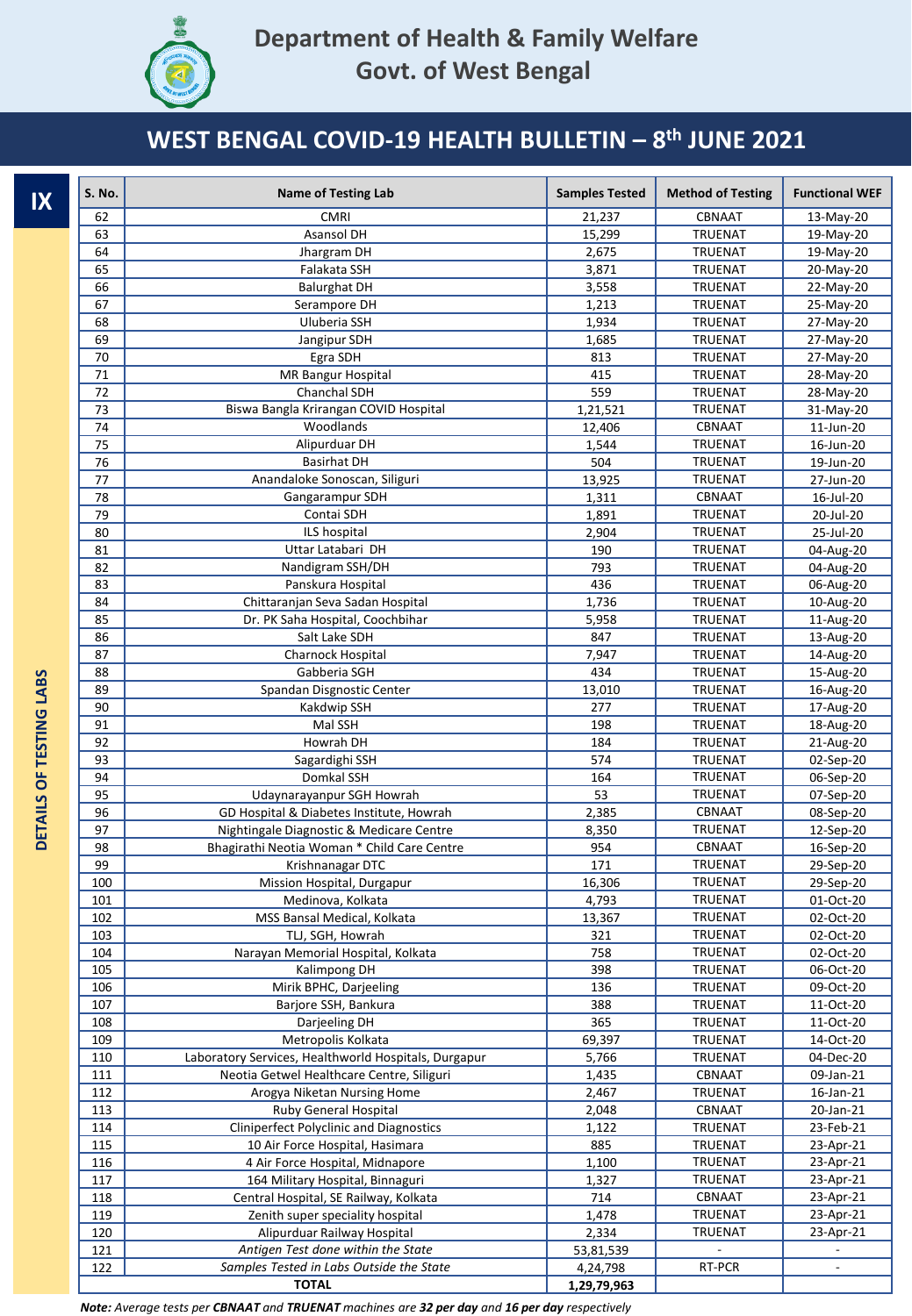





**Share of Comorbidities in Male**

**Share of Comorbidities in Female**